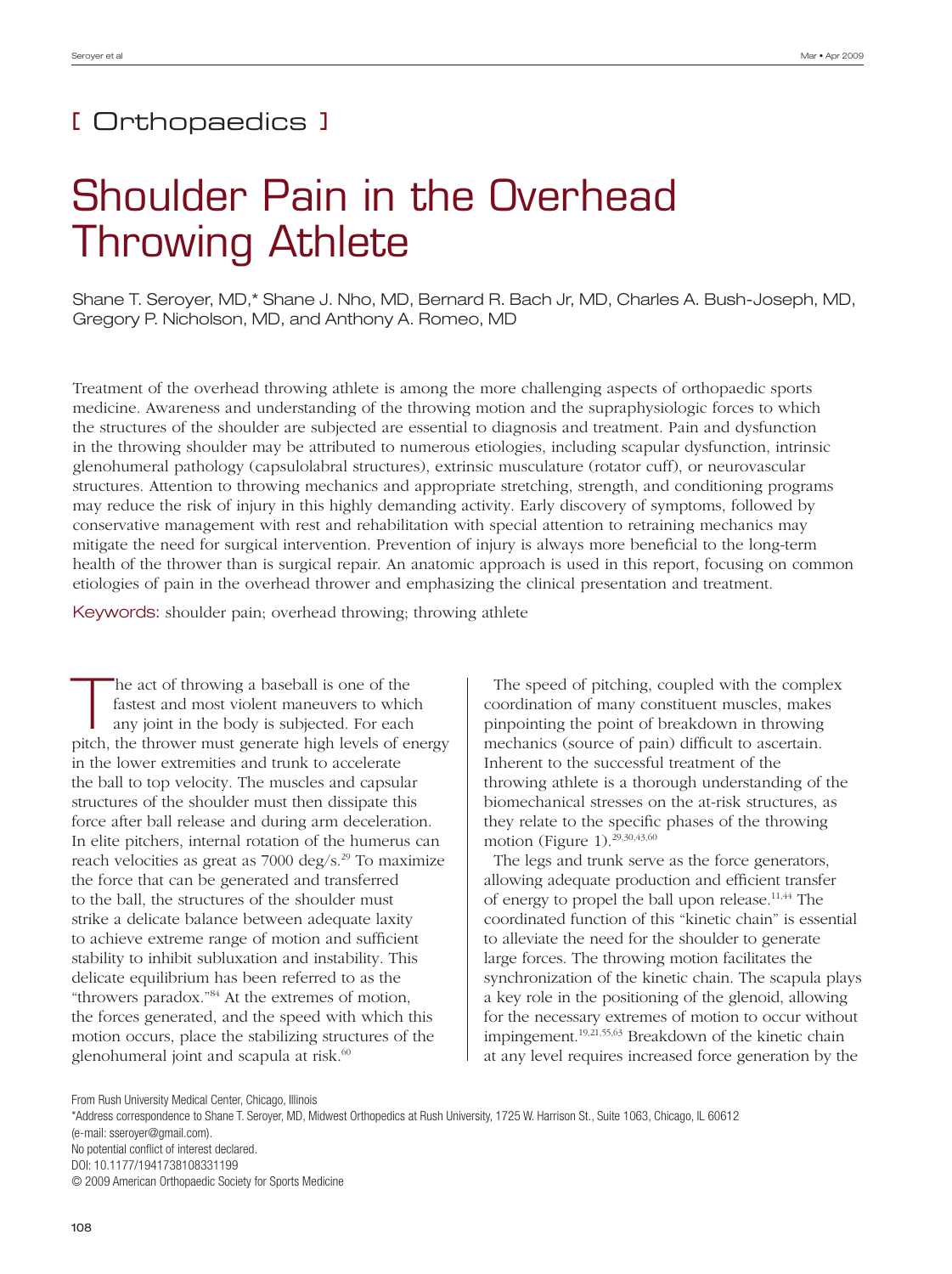

Figure 1. The six phases of the baseball pitch. (Modified from Meister K. Injuries to the shoulder in the throwing athlete: part one, biomechanics/pathophysiology/classification of injury. Am J Sports Med. 2000;28:265-275.)

shoulder in order to maintain normal pitching velocity, control, and performance.<sup>27</sup> Although it is beyond the scope of this article, a detailed understanding of the components of the kinetic chain and the normal throwing mechanics is essential to the proper treatment of the throwing athlete.

# **DIAGNOSTIC APPROACH**

A systematic approach to the potential causes of shoulder pain must be developed by the examiner to avoid misdiagnosis. Scapular dysfunction, neurovascular compression, and inherent structural pathology in the glenohumeral joint, including the rotator cuff, labrum, and capsule, must all be considered (Table 1). Early recognition of the etiology of shoulder pain is essential, as conservative intervention in the at-risk throwing shoulder is often enough to prevent development of capsular, tendinous, or labral conditions that can rapidly deteriorate.

Maintaining conditioning and efficient throwing mechanics can alleviate potential sources of injury and pain. Core conditioning, periscapular and rotator cuff muscle strengthening, and flexibility programs are essential off-season components to injuryfree throwing. Evaluation of the injured thrower requires a very detailed pitching history (Table 2) and physical examination. The examiner must be comfortable with and consider normal changes that occur in the competitive throwing athlete and assimilate as much information as possible from the history and comparative examination of the contralateral upper extremity. The throwing shoulder acquires increased external rotation compared to

| <b>Fxtrinsic</b>                   | <b>Intrinsic</b>                                | Neurovascular                   |
|------------------------------------|-------------------------------------------------|---------------------------------|
| Rotator cuff                       | <b>Bone</b>                                     | Thoracic outlet syndrome        |
| <b>Tendinitis</b>                  | <b>Bony Bankart</b>                             | Neurogenic, arterial,<br>venous |
| Tear                               | OCD                                             | Axillary artery                 |
| Subacromial<br>impingement         | Posttraumatic/<br>osteoarthritis                | Thrombosis, aneurysm            |
| Scapular dysfunction               | Bennett's lesion                                | <b>Effort thrombosis</b>        |
| Scapular<br>dyskinesis             | Biceps tendon                                   | Quadrilateral space<br>syndrome |
| SICK scapula                       | Tendinitis/tendinopathy                         | Long thoracic nerve palsy       |
| Snapping scapula                   | Soft tissue                                     | Suprascapular nerve palsy       |
| Scapulothoracic<br><b>hursitis</b> | SI AP                                           | <b>Brachial neuritis</b>        |
| Scapular winging                   | Bankart/anterior<br>instability                 |                                 |
|                                    | Posterior labral tear/<br>posterior instability |                                 |
|                                    | HAGI                                            |                                 |
|                                    | <b>MDI</b>                                      |                                 |
|                                    | GIRD                                            |                                 |

a OCD, osteochondritis dissecans; SICK, Scapular malposition, Inferior medial border prominence, Coracoid pain and malposition, and dysKinesis of scapular movement; SLAP, superior labrum anterior and posterior; HAGL, humeral avulsion of the glenohumeral ligament; MDI, multidirectional instability; GIRD, glenohumeral internal rotation deficit.

#### Table 1. Differential diagnosis of pain in the throwing shoulder.<sup>a</sup>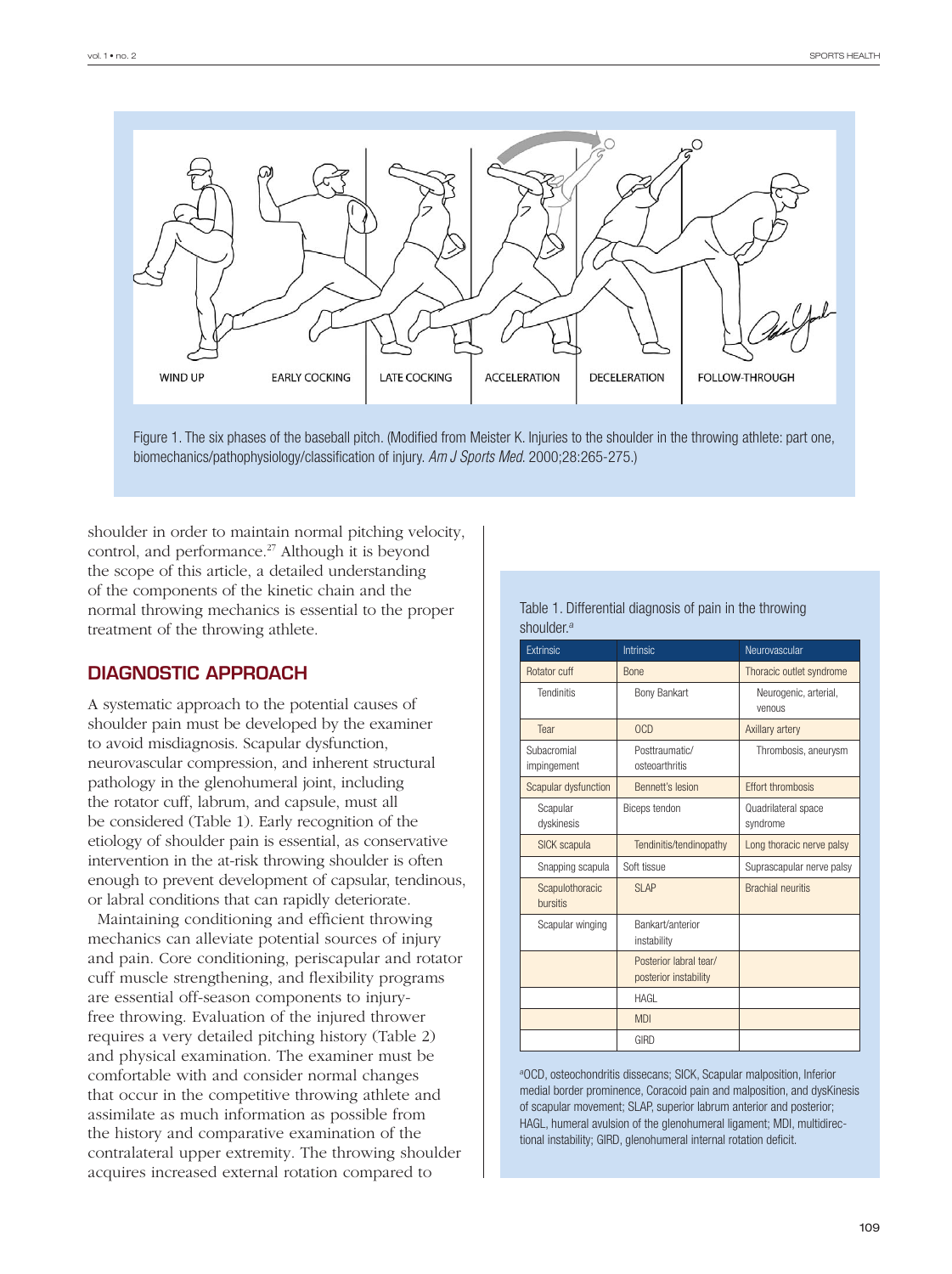| <b>Pitching History</b>                          | Pain History                                                                                                    |
|--------------------------------------------------|-----------------------------------------------------------------------------------------------------------------|
| Age patient first began pitching                 | Description of pain: location, character, duration, radiation                                                   |
| Total years throwing                             | Phase of throwing cycle in which pain occurs                                                                    |
| Number of outings per year                       | Point of season when pain began (is thrower exceeding number of innings he or she is accustomed<br>to throwing) |
| Approximate number of pitches/outing             | Point in outing pain begins (early innings vs late innings)                                                     |
| Were pitch-count limits enforced                 | Changes in velocity                                                                                             |
| Amount of rest between outings                   | Changes in ability to locate ball                                                                               |
| Amount of complete rest from throwing/year       | Changes in endurance (ability to go into late innings)                                                          |
| Types of pitches thrown                          | Changes in ability to "get loose" prior to outing                                                               |
| Age at which different pitches were first thrown |                                                                                                                 |
| Ratio of fastballs to breaking balls thrown      |                                                                                                                 |
| History of injury/treatment to throwing shoulder |                                                                                                                 |
| History of missed outings due to pain or injury  |                                                                                                                 |

#### Table 2. Thorough pitching history and shoulder pain history.



Figure 2. Total motion concept: Total Motion  $(TM) = IR +$ ER. The normal adaptation in the throwing athlete consists of increased external rotation (ER), with a symmetrical compensatory decrease in internal rotation (IR). The total arc of motion should be preserved. (Illustration modified from Wilk KE, Meister K, Andrews JR. Current concepts in the rehabilitation of the overhead throwing athlete. *Am J Sports Med.* 2002;30:136-151.)

the contralateral shoulder<sup>33,41,42,48</sup> and demonstrates altered strength profiles with increased strength of the humeral internal rotators compared to the external rotators.20,24,37,64,81 The throwing athlete's total arc of motion in the dominant arm should be preserved.61 Any gain in external rotation should be offset by a comparable decrease in internal rotation, resulting in equal total rotation in the dominant and nondominant shoulders (Figure 2). Symptomatic throwers often demonstrate a significant loss in internal rotation greater than the compensatory gain in external rotation.10

Active and passive range of motion and stability testing should be performed and compared to the nonthrowing extremity. Scapular function should be assessed for tracking, positioning, winging, and muscle wasting. Overhead throwers may demonstrate asymmetries in the resting scapular position on the dominant side, with more scapular internal rotation and antetilting.<sup>66</sup> This asymmetry may be present in asymptomatic throwers. Radiographs, advanced imaging (MRI, angiography/ultrasonography), and electromyographic studies may assist in the diagnosis of pathology in the overhead throwing athlete.

# **SOURCES OF SHOULDER PAIN**

# Rotator Cuff

A properly functioning and well-conditioned rotator cuff is essential to withstand the extraordinary forces experienced with the normal throwing motion. Lesions of the rotator cuff tendons are a significant source of shoulder pain.<sup>86</sup> The repetitive nature of these supraphysiologic loads imparted to the rotator cuff commonly lead to rotator cuff impingement, tendinitis, and tearing. Rotator cuff tears may be partial thickness, intratendinous, or full thickness in nature.<sup>56</sup> The thrower will often complain of diffuse shoulder pain aggravated by overhead activity and will often notice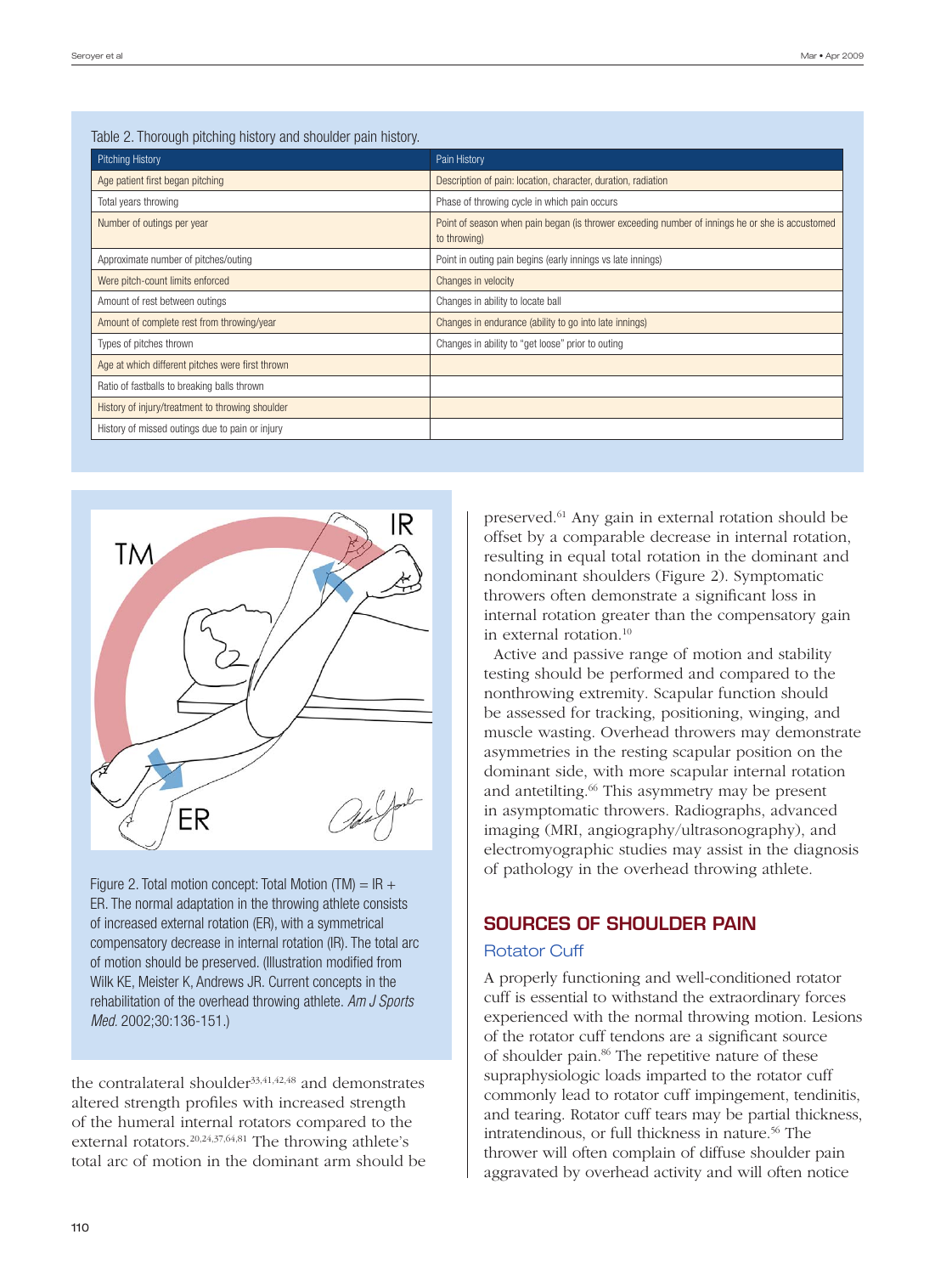weakness and decreased velocity. Night pain radiating down the arm to the elbow is common.<sup>86</sup> Although these tears may be the result of an acute event, they are more commonly the result of fatigue failure and degenerative changes in the rotator cuff.86 Prevention of rotator cuff injury through conditioning and proper mechanics is critical as the results of rotator cuff repair have been very disappointing in elite throwers.<sup>56</sup> Only 8% of professional baseball pitchers (1 of 12) with repaired full-thickness tears have returned to the same level of competition at a mean 66-month follow-up.56 After repair, many pitchers are able to pitch pain-free and regain their velocity and control, but complain of fatigue that limits their effectiveness. They also require a prolonged recovery time between pitching performances.56 The most common location of rotator cuff pathology in overhead throwers is at the undersurface of the posterior half of the supraspinatus and the superior half of the infraspinatus.<sup>5</sup> Early recognition and conservative intervention with rotator cuff tendinitis may avert the need for surgical intervention. A subacromial corticosteroid injection, followed by a brief period of rest (2-4 days), will often rectify the symptoms. The only contraindication to steroid injections is in a patient on whom operating for rotator cuff pathology in the ensuing 6 to 12 weeks will take place, as it may negatively affect rotator cuff healing. Rotator cuff strengthening and rehabilitation, as well as an interval throwing program, can then be used to condition the thrower for return to play. Repair of partial-thickness rotator cuff tears in professional and college throwers allowed 89% to return to the same level of play, with follow-up of only 12 months.14

# Glenohumeral Internal Rotation Deficit

The large distraction forces during the followthrough phase of pitching have been implicated as a cause of contractures in the posteroinferior capsule.29 The loss of internal rotation in throwers is likely a result of this posteroinferior capsular contracture. A shortened, contracted posteroinferior capsule creates a posterosuperior shift in the humeral head.35 This allows hyperexternal rotation as the posterior capsule reaches maximum length while the anterior capsule still allows for additional external rotation.10 This pathologic loss of motion has been associated with type 2 superior labrum anterior and posterior (SLAP) lesions in throwing athletes.10 Verna (unpublished data, 1991) prospectively followed a group of professional baseball pitchers with glenohumeral internal rotation deficit (GIRD) of at least 35°. Sixty percent of these subjects developed shoulder problems requiring them to stop pitching between spring training and the end of the season.





Figure 3. Sleeper stretch performed by the patient to stretch the posterior capsule of the glenohumeral joint.

Burkhart et al<sup>10</sup> suggested that approximately 90% of throwers with symptomatic GIRD will respond to a posteroinferior capsular stretching program. Acceptable limits of internal rotation deficit are less than a 20° loss of internal rotation compared to the contralateral arm or 10% of the total rotation of the contralateral arm.10 Early conservative treatment with "sleeper stretches" of the posteroinferior capsule can be very successful in returning the symptomatic thrower to competition (Figure 3). Off-season strength, conditioning, and stretching programs may prevent or mitigate this pathologic motion from developing and decrease the likelihood of labral and rotator cuff pathology developing throughout the season. Symptomatic throwers who do not respond to conservative management may require a selective posteroinferior capsular release followed by an immediate postoperative internal rotation stretching program.<sup>12</sup> Rotational profiles of each thrower should be accurately monitored.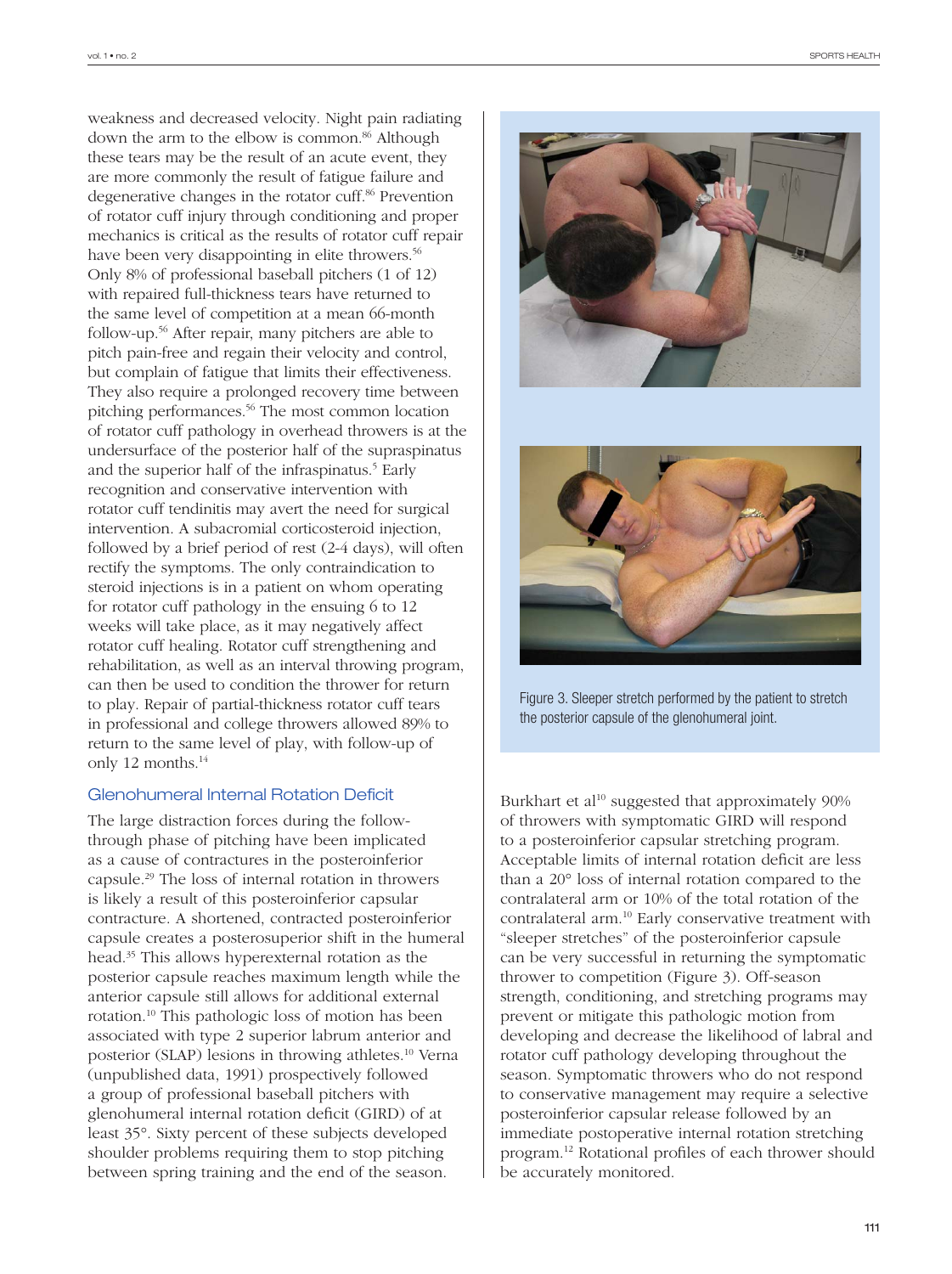#### Capsulolabral Pathology

The glenoid capsulolabral complex provides a stabilizing force to prevent glenohumeral instability.<sup>65</sup> As the arm moves through the extremes of the throwing motion, the rapid glenohumeral motion, coupled with the large compressive and distractive forces imparted to the joint, place the labrum at risk for injury. The superior and posterior portions of the labrum are particularly susceptible to injury.<sup>4,9,67</sup> The superior labrum/biceps anchor complex is placed under a distractive force when the arm is abducted and externally rotated in the cocking/ acceleration phases of throwing,10,62 resulting in physiologic impingement of the posterosuperior labrum between the humeral head and glenoid.<sup>36</sup> Abnormalities in the translational or rotational limits of glenohumeral motion due to capsular contracture or patholaxity increase the risk of injury. Posterior labral lesions and subsequent instability are likely due to the large distraction forces at the posterior shoulder. Successful return to play after repair of posterior labral pathology appears to be much less favorable than with superior labral lesions.<sup>67</sup> The most common labral lesion in the overhead thrower is a tear of the posterosuperior labrum and avulsion of the biceps anchor.10 Eighty-seven percent of overhead throwers who undergo repair of type 2 SLAP lesions successfully return to their preinjury level of performance and velocity.9,62 Sparse data exist in the literature relating to recovery from this injury isolated specifically to throwers. Return to the same level of competition may not be as successful as once thought.

#### Impingement

In patients with impingement symptoms, the scapula should also be assessed using the scapular muscle assistance test because deficient acromial elevation can cause impingement. Figure 4 demonstrates this test as Kibler<sup>44</sup> described: an upward and lateral force is exerted on the inferior medial scapula as the arm is brought to the provocative position of impingement. If impingement symptoms are reduced, inhibition of the scapular elevators (scapular dyskinesis) may be the cause of the impingement. In patients with subacromial impingement, kinematic studies have demonstrated decreased upward scapular rotation.<sup>52,53</sup> Many cases of impingement syndrome may improve with scapular physical therapy and conditioning.<sup>44</sup>

Posterior-superior impingement often presents as posterior shoulder pain in the position of late cocking and early acceleration.<sup>60</sup> As with rotator cuff tendinitis, a conservative approach to impingement with a subacromial corticosteroid injection, brief



Figure 4. Scapular muscle assistance test. The examiner assists in upward rotation of the scapula by providing stabilization at the superomedial border of the scapula and lateral rotation at the inferomedial border as the patient actively elevates the arm into the zone of impingement. If impingement symptoms are reduced, scapular dyskinesis is a likely cause of the subacromial impingement.

rest until symptoms resolve, and a rotator cuff and periscapular muscle strengthening and conditioning program should be the initial treatment approach. Arthroscopic subacromial decompression may be needed for recalcitrant cases, but acromioplasty should be avoided if possible, as return to play in throwing athletes has been very unsatisfactory.78

# Scapular Etiologies of Shoulder Pain

The scapula provides a stable base for the muscles of the rotator cuff to exert forces on the glenohumeral joint and allow upper extremity motion. Without this stable base, there will be a breakdown of energy transfer in the kinetic chain, requiring the muscles to compensate. Scapular dyskinesis, SICK (Scapular malposition, Inferior medial border prominence, Coracoid pain and malposition, and dysKinesis of scapular movement) scapula, and snapping scapula can all cause pain and dysfunction in the overhead thrower.

A tight posterior capsule may lead to increased protraction (failure of proper retraction) and inferior positioning of the scapula during throwing.44,60 This can cause antetilting and insufficient elevation of the scapula, narrowing the subacromial arch and decreasing the rotator cuff clearance under the acromion. This may manifest as clinical impingement during late cocking through the acceleration and follow-through phases.<sup>28</sup>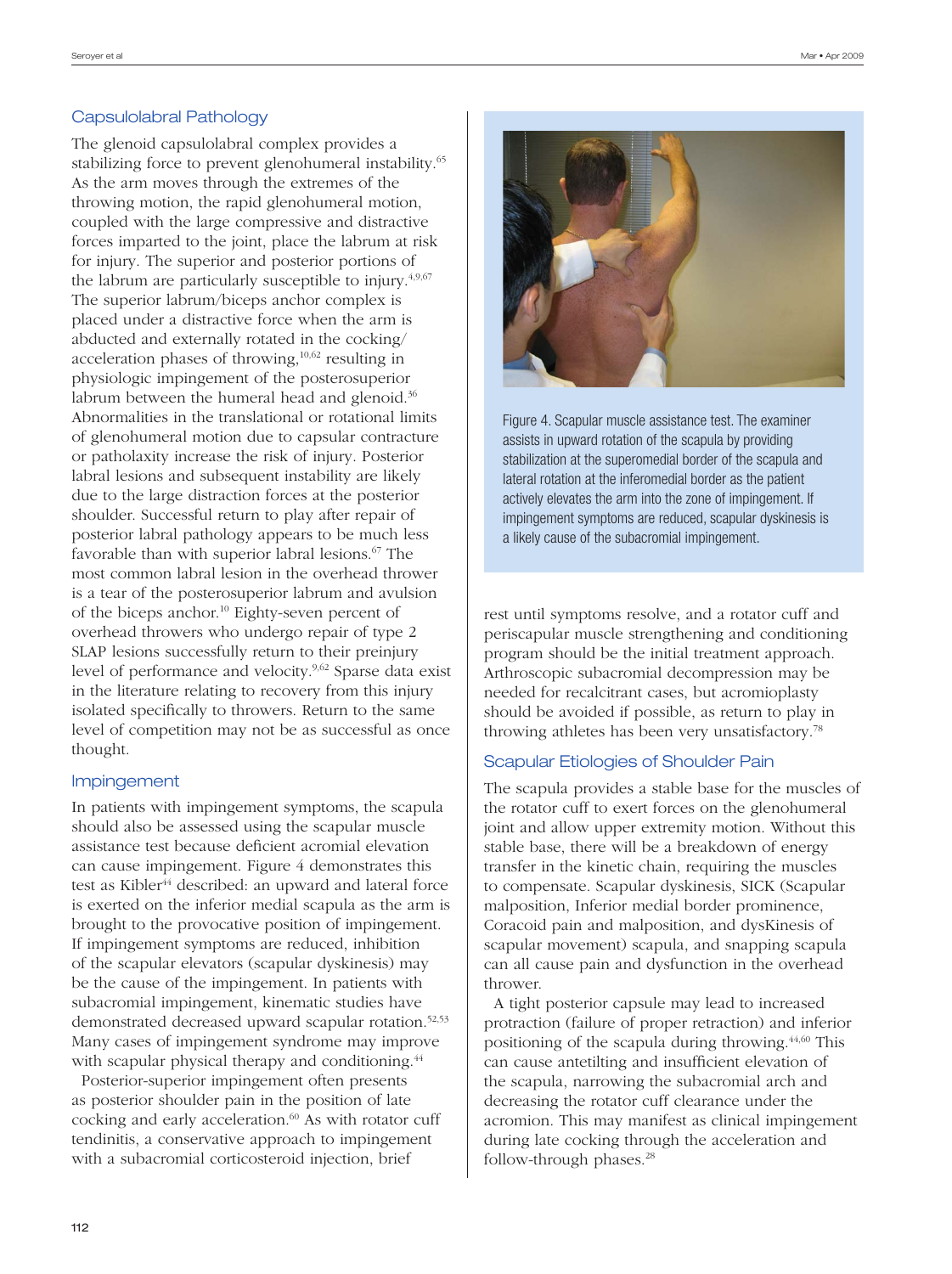Scapular dyskinesis is the abnormal positioning and motion of the scapula. This abnormal positioning disrupts the efficient transfer of energy along the kinetic chain. This loss of coordinated protraction/ retraction and resulting glenoid antetilting subjects the anterior labrum and capsule to greater shear forces as the arm is brought to provocative positions.44 Fatigue of the lower trapezius and serratus anterior after throwing a few innings can also cause closure of the subacromial arch by decreasing upward scapula rotation, leading to impingement symptoms.7,60 The SICK scapula syndrome is the extreme of scapular dyskinesis, caused by overuse muscle fatigue. Prophylactic periscapular muscle strengthening and conditioning should prevent this problem.

Burkhart et al<sup>11</sup> described "dead arm" syndrome in throwing athletes. The etiology of this syndrome is uncoordinated or deficient periscapular muscle activation, leading to altered dynamic scapular kinematics that disrupts the kinetic chain and places the shoulder in an at-risk position.<sup>11</sup> In the throwing athlete, SICK scapula may lead to other pathologies, including impingement, or labral or rotator cuff abnormalities.11 A drooping throwing shoulder at rest may be caused by excessive protraction of the scapula with downward scapular rotation. Tenderness at the medial edge of the coracoid tip may be caused by tension from the pectoralis minor tendon. Downward rotation and protraction (antetilting) may insidiously shift the coracoid into a more inferior and lateral position, causing anterior coracoid pain with or without associated posterosuperior scapular pain.11 The anterior pain necessitates a thorough and accurate examination similar to that for anterior instability or SLAP lesions. Pain at the coracoid process with resisted forward flexion is common with a lack of active terminal forward flexion. Abatement of coracoid symptoms and increased forward flexion with the scapular retraction test is considered diagnostic of SICK scapular syndrome. In the scapular retraction test, the scapula is repositioned and tilted posteriorly by the examiner, as the patient actively forward flexes (Figure 5).<sup>11</sup> The SICK scapular syndrome can be confused with other pathologies that require operative intervention. The correct diagnosis, followed by rotator cuff and periscapular muscle rehabilitation and reeducation, can allow a rapid return to sport, but will require a maintenance strengthening program to prevent recurrence.<sup>11</sup>

Scapulothoracic crepitus, pain, or bursitis can be debilitating to the overhead thrower.<sup>47</sup> There are 6 scapulothoracic bursae. The 2 major bursae, which are most frequently symptomatic, are located between the serratus anterior and the chest wall, and



Figure 5. Scapular retraction test. The examiner manually repositions the scapula into retraction and posterior tilting. The patient then actively attempts forward flexion. Additional terminal forward flexion without impingement symptoms and added muscle strength suggests that periscapular muscle inactivation or dysfunction is contributing to the patient's symptoms.

between the subscapularis and the serratus anterior muscle.13 The rapid and repetitive movement of the scapula on the posterior thorax during throwing can lead to soft tissue irritation and chronic bursitis.75 Clinically, the pain is usually localized to the superomedial or inferior angle during the late cocking and acceleration phases of throwing.<sup>47,75</sup> There may be tenderness and a fullness over the bursa. The thrower may reproduce audible crepitus with active circumduction. Initial treatment is nonoperative: rest, analgesia, and nonsteroidal anti-inflammatory drugs (NSAIDs). Corticosteroid injections may also provide acute relief.47,75 Placing the patient prone with the affected arm in internal rotation so the dorsum of the hand rests on the lumbar spine will elevate the medial border of the scapula. This produces a direct approach (superomedial or inferomedial angle) to the bursa for injection. A rehabilitation program should also be implemented to reduce thoracic kyphosis and strengthen the serratus anterior and subscapularis. This training should increase the separation between the scapula and the chest wall.<sup>47,58</sup> In recalcitrant cases, the bursa and possibly a portion of the superior or inferior medial angle of the scapula may be resected.75

#### **Neurovascular**

When examining an overhead thrower for shoulder pain, neurovascular etiologies (Figure 6), including thoracic outlet syndrome, axillary artery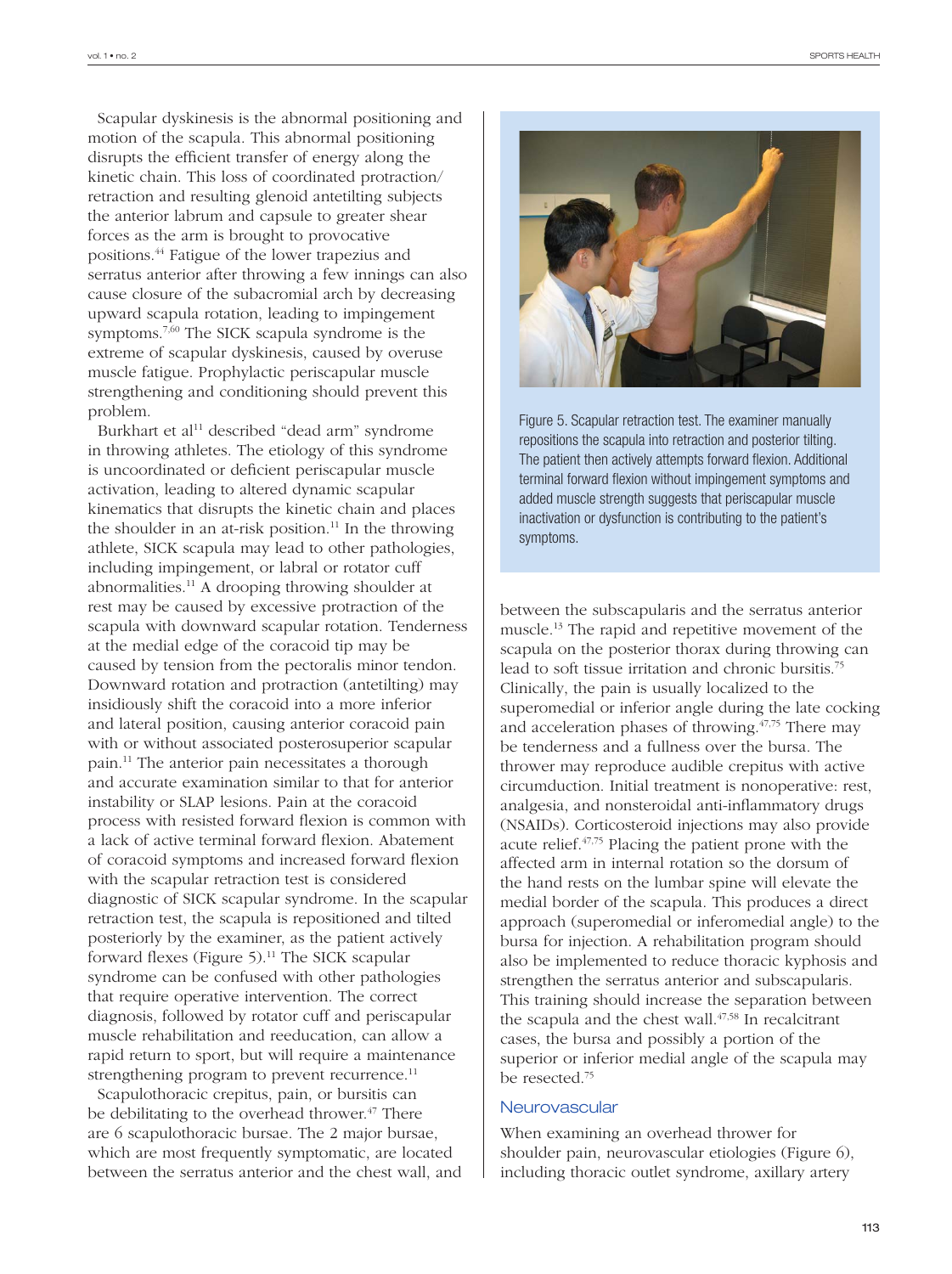

Figure 6. Neurovascular compression in the throwing athlete. As the arm is repetitively placed in abduction and extreme external rotation, the neurovascular structures can be compressed at many sites as they traverse the thoracic outlet space. A, scalenus muscles; B, clavicle or first rib; C, pectoralis minor, coracoid process; D, humeral head.

thrombosis, and quadrilateral space syndrome must be considered. Although rare, these entities may cause profound morbidity. They often have similar clinical presentations: fatigue, loss of velocity, vague shoulder pain, sense of heaviness, achiness, or cramping in the upper extremity. Patients will often experience nerve dysfunction (commonly ulnar) after the onset of throwing, with numbness and tingling that may present as weakness of grip and loss of manual dexterity secondary to intrinsic muscle weakness.59,70 Athletes with arterial pathology may present with cold, pale extremities, while the venous compressive syndromes may produce swelling and a mottled discoloration.70

Examinations in all throwers should include a thorough assessment for bruits, thrills, diminution in pulses, and capillary refill in comparison to the nonthrowing extremity. Wrist, hand, and digit swelling, cyanosis, or digital petechiae should be noted. Plain radiographs should be taken to detect cervical ribs, long transverse processes of C7, or bony abnormality from a previous clavicular fracture.<sup>71,72</sup> Ancillary examinations including ultrasound, MRI, or magnetic resonance arthrography may also be indicated.

Thoracic outlet syndrome involves compression of the neurovascular contents of the thoracic outlet space (Figure 6). The subclavian artery and brachial plexus travel between the anterior and middle scalene muscles, over the first rib and beneath the clavicle, the pectoralis minor tendon, and coracoid process as they descend to the extremity (Figure 7).<sup>25,50,59,70</sup> With the arm in excessive abduction, the neurovascular structures may be compressed under the pectoralis tendon and the coracoid (Figures  $6$  and  $7$ ).<sup>71</sup> Thoracic outlet syndrome in pitchers may be the consequence of several factors, including excessive muscle development or scapular depression from inadequate scapular muscle stabilization.<sup>25</sup>

Thoracic outlet syndrome can be either neurologic or vascular in nature, with compression of the brachial plexus or axillary/subclavian vessels.71,79 The neurologic form involves the lower trunk of the brachial plexus affecting the ulnar nerve and presenting with numbness of the fifth digit.<sup>50</sup> Several provocative tests have been described to evaluate for thoracic outlet syndrome, including the Adson, Roos, and Wright tests.2,69,85 Initial treatment is nonoperative and includes rest, NSAIDs, strengthening of the scapular stabilizers, and postural exercises. Conservative management has been successful in up to 90% of cases.  $49,69,72$ 

Axillary artery thrombosis and aneurysm have been reported in Major League Baseball pitchers.<sup>80,82</sup> The axillary artery is a continuation of the subclavian, taking its origin at the lateral margin of the first rib. It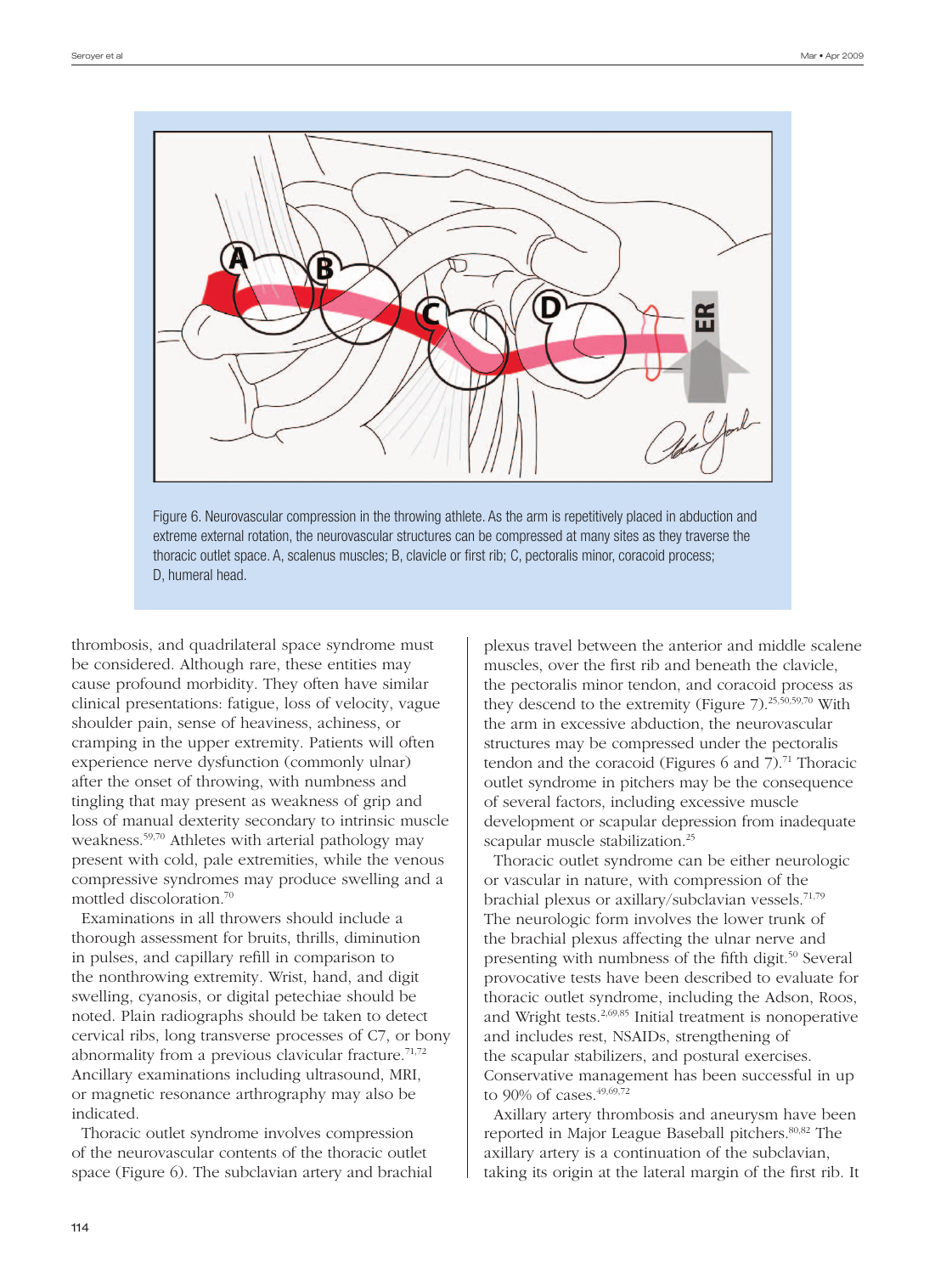

may be compressed by the overlying pectoralis minor muscle as the arm is elevated $57,85$  or by the humeral head in abduction and external rotation; the artery is tethered by the anterior and posterior circumflex arteries as they encircle the humeral neck.80 In the vast majority of subjects tested, duplex Doppler scans can demonstrate compression of the axillary artery by the humeral head with the arm in the throwing position.68 This compression may predispose the axillary artery to thrombosis.<sup>68</sup> Hypertrophy of the muscle has been seen in baseball pitchers and should be checked during the physical examination.<sup>45</sup>

Positional angiography can also demonstrate compression, occlusion, or aneurysm. Reversed saphenous vein bypass grafting of the aneurysmal section of the vessel has been successful.<sup>6,80</sup> The venous system is also subject to compression

and occlusion. The axillary vein is susceptible to compression in the costoclavicular space as it traverses the clavicle, subclavius, scalenus, and costoclavicular ligaments.83 During abduction and external rotation, the humeral head is depressed and may narrow this potential space, causing venous compression resulting in intimal damage and "effort thrombosis."18,23,74 This is the most common vascular problem in overhead athletes.76

The gold standard diagnostic tool for effort thrombosis is venography.54 Nonoperative treatment with relative rest and thrombolytic and anticoagulation therapy has been successful in treatment.<sup>1,18,83</sup> Recalcitrant swelling, superficial thrombophlebitis, and even pulmonary embolism after nonoperative treatment have led to surgical decompression of the thoracic outlet.39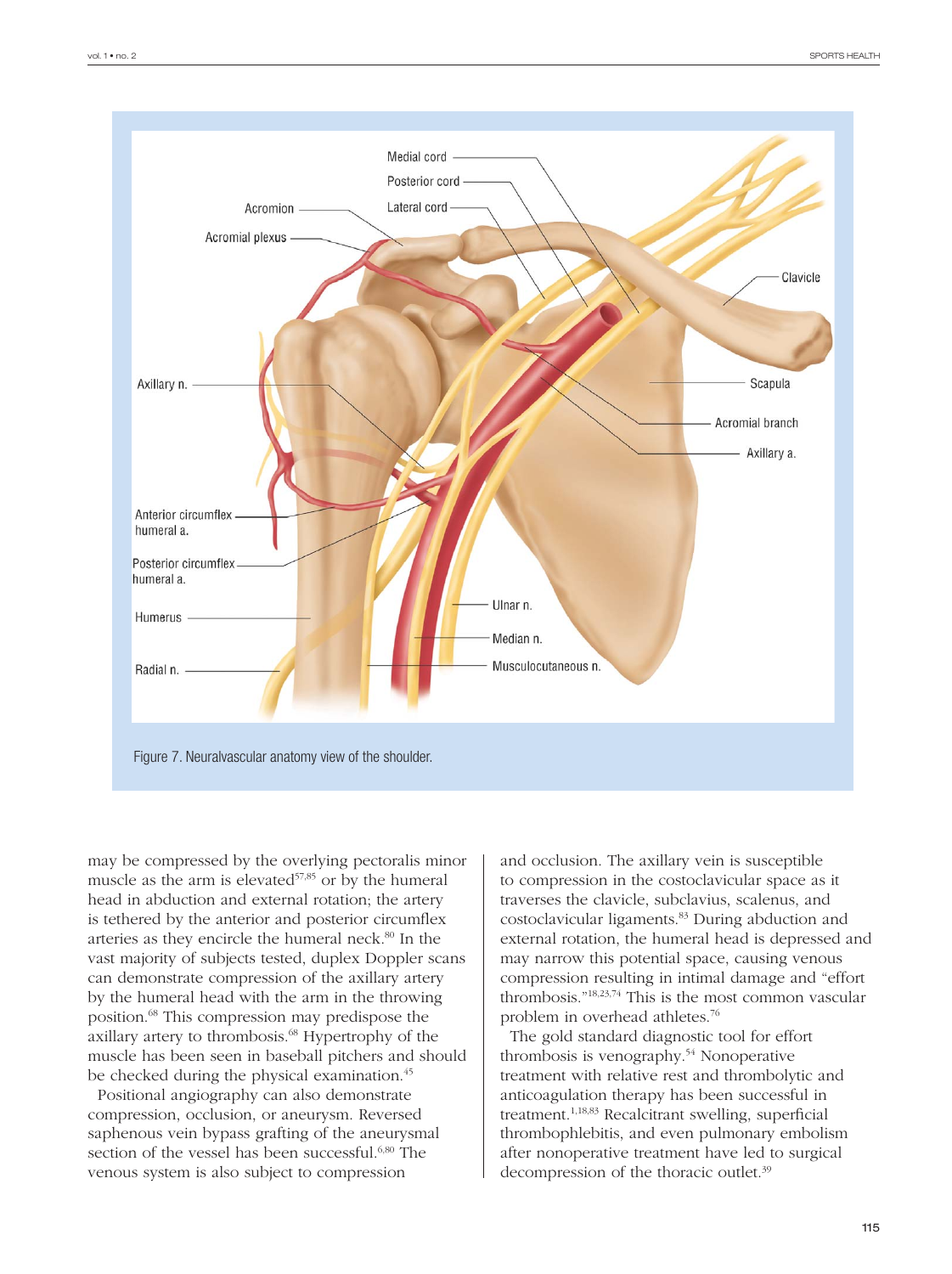

In cases of acute vascular insufficiency or progressive neurologic dysfunction, surgical intervention is often necessary. Scalene muscle release, pectoralis minor tenotomy, first/cervical rib resection, and claviculectomy all have been performed to decompress the thoracic outlet space.

In the quadrilateral space syndrome, the thrower often complains of intermittent, poorly localized anterior shoulder pain with distally radiating paresthesias, aggravated by forward flexion, abduction, and external rotation. On examination, discrete point tenderness over the quadrilateral space will be present.<sup>12</sup> The quadrilateral space is bounded by the teres minor superiorly, long head of triceps medially, teres major inferiorly, and the surgical neck of the humerus laterally (Figures 8 and 9).

Initial treatment includes internal rotation stretching with posterior rotator cuff and periscapular muscle strengthening and stretching. Thirty percent of throwers will not respond to conservative measures and will require surgical intervention.12 During surgical exploration, obliquely oriented fibrous bands have been identified tethering the neurovascular bundle in the quadrilateral space.<sup>32,51</sup>

Shoulder pain and dysfunction has also been associated with palsy of the suprascapular and long thoracic nerves. Suprascapular nerve compression can occur at both the suprascapular notch $46,77$ and the spinoglenoid notch.<sup>3</sup> The spinoglenoid notch is the more common site in the throwing athlete and may present as a partial palsy, with retention of partial infraspinatus function despite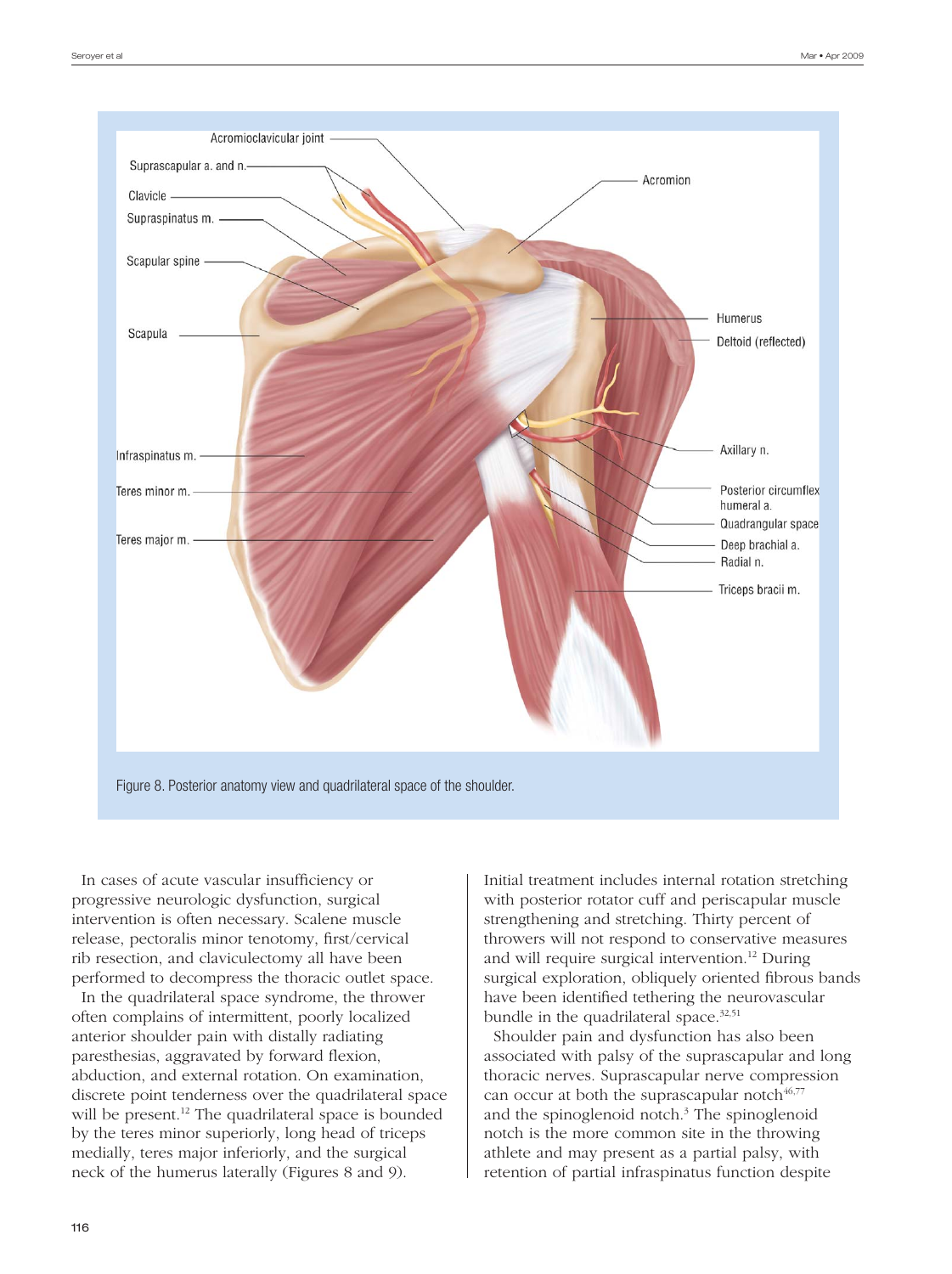



Figure 10. Photographs illustrating infraspinatus muscle atrophy in patients with suprascapular nerve palsy.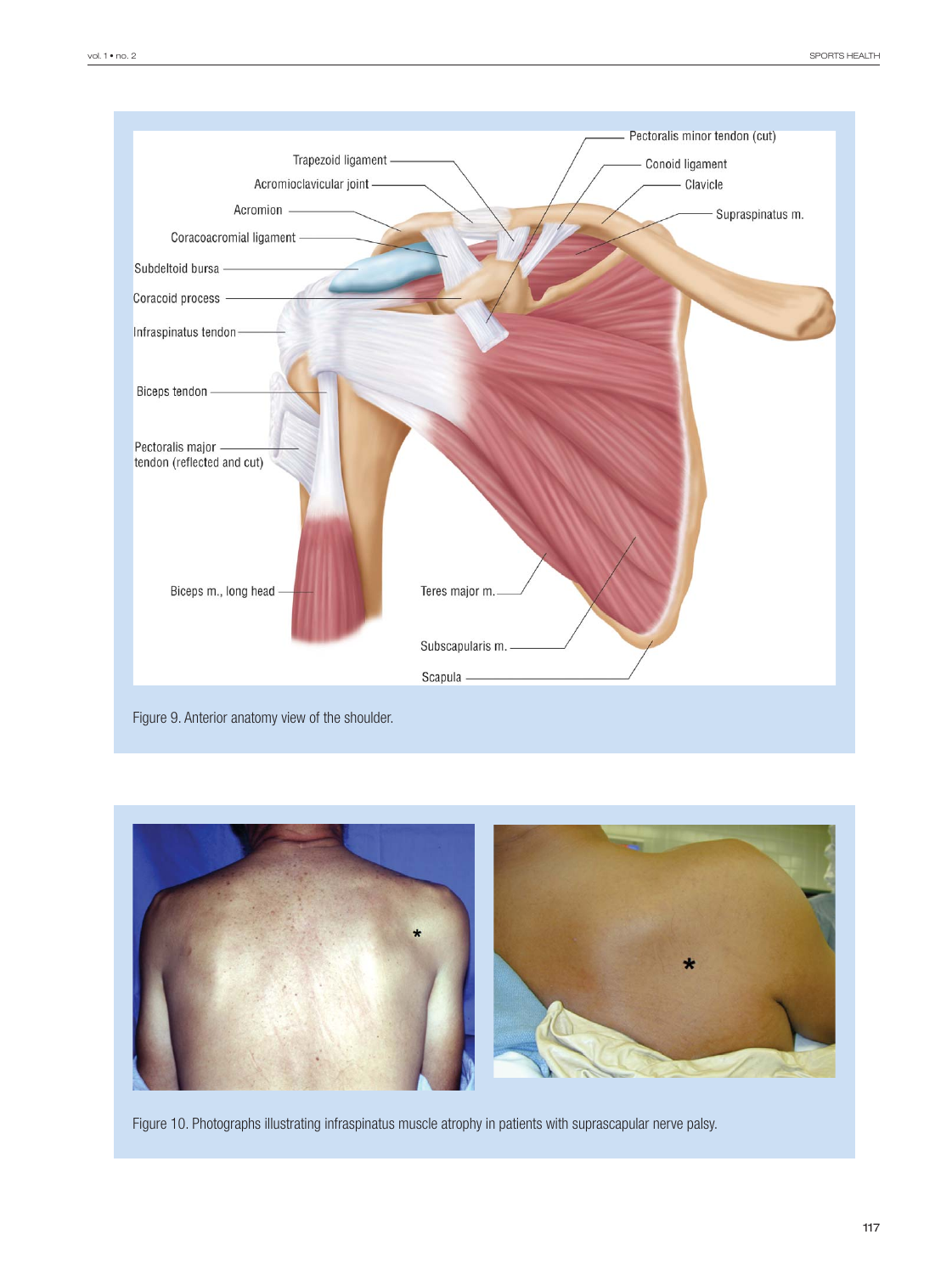visible atrophy (Figure 10).<sup>26,38</sup> Throwers usually compensate with the teres minor.<sup>26,38</sup> Compression, traction, friction, or repetitive microtrauma can occur with recurrent overhead activities. The thrower may present with poorly localized dull pain over the lateral and posterior aspects of the shoulder.<sup>70</sup> In the follow-through phase, with the arm in adduction and internal rotation, the spinoglenoid ligament is tightened and may compress the nerve.17,70 Compression may also occur with the arm in abduction and external rotation between the tendinous margin of the rotator cuff and the scapular spine.73 This condition may result from irritation from a posterosuperior ganglion associated with a type 2 SLAP lesion.<sup>70</sup> Nonoperative treatment consisting of rest, NSAIDs, range of motion, and strengthening of the shoulder provide relief in the majority of the cases.8,22,40 Maintenance of shoulder motion to prevent stiffness is imperative to this nonoperative approach, along with posterior capsular stretching with the arm in abduction to relax the spinoglenoid ligament.70 In recalcitrant cases, with electromyographic localization to the spinoglenoid notch, if no ganglion is found, release of a hypertrophied spinoglenoid ligament often leads to symptom resolution.15,16

Long thoracic nerve palsy is likely due to repetitive traction microtrauma from throwing.<sup>71</sup> The nerve may be stretched as the head and neck are tilted away from the arm during the throwing motion.34 The thrower will typically note a loss of velocity, and may complain of neck, shoulder, or scapular discomfort. Physical examination may demonstrate decreased forward elevation strength and motion.71 Inferior scapular border winging may be seen posteriorly as a wall push-up is performed. Nonoperative treatment consists of rest, NSAIDs, maintenance of glenohumeral range of motion, and strengthening of the scapular stabilizers and rotator cuff. Most cases resolve within 6 to 9 months, $31$ but surgical intervention may be needed. Muscle transfers or scapulothoracic fusion may be necessary in persistent cases if improvement is not seen on electromyography in 1 to 2 years.<sup>71</sup>

# **CONCLUSION**

Treatment of the throwing athlete with shoulder pain remains among the more challenging aspects of orthopaedic sports medicine. Without awareness and understanding of the throwing motion, and the supraphysiologic forces to which it subjects the shoulder, detection of the source of pain can be difficult. The coordinated production and transfer of potential energy from the body to the upper

extremity in the form of kinetic energy is required to propel the ball at top velocity. The violent and rapid motion that is required of the upper extremity during these events places numerous structures in the shoulder at risk for injury. Early discovery of symptoms, followed by conservative management with rest and rehabilitation, with special attention to mechanics, may optimize results. A coordinated approach among trainers, therapists, and physicians is required for the comprehensive evaluation, diagnosis, and treatment of shoulder pain in the throwing athlete.

# **ACKNOWLEDGMENT**

The authors would like to thank Adam Yanke and Kristen W. Marzejon for their assistance with drafting of the illustrations and Herm Schneider, head trainer for the Chicago White Sox, for his invaluable input on the rehabilitation of the elite throwing athlete.

# **REFERENCES**

- 1. AbuRahma AF, Sadler D, Stuart P, Khan MZ, Boland JP. Conventional versus thrombolytic therapy in spontaneous (effort) axillary-subclavian vein thrombosis. *Am J Surg.*  1991;161:459-465.
- 2. Adson W. Surgical treatment for symptoms produced by cervical rib and scalenus anticus muscle. *Surg Gynecol Obstet.* 1947;85:687- 700.
- 3. Aiello I, Serra G, Traina GC, Tugnoli V. Entrapment of the suprascapular nerve at the spinoglenoid notch. *Ann Neurol.*  1982;12:314-316.
- 4. Altchek DW, Dines DM. Shoulder injuries in the throwing athlete. *J Am Acad Orthop Surg.* 1995;3:159-165.
- 5. Andrews JR, Gidumal RH. Shoulder arthroscopy in the throwing athlete: perspectives and prognosis. *Clin Sports Med.* 1987;6:565- 571.
- 6. Arko FR, Harris EJ, Zarins CK, Olcott C IV. Vascular complications in high-performance athletes. *J Vasc Surg.* 2001;33:935-942.
- 7. Birkelo JR, Padua DA, Guskiewicz KM, Karas SG. Prolonged overhead throwing alters scapular kinematics and scapular muscle strength. *J Athl Train.* 2003;38:S10–S11.
- 8. Black KP, Lombardo JA. Suprascapular nerve injuries with isolated paralysis of the infraspinatus. *Am J Sports Med.* 1990;18:225-228.
- 9. Burkhart SS, Morgan C. SLAP lesions in the overhead athlete. *Orthop Clin North Am.* 2001;32:431-441, viii.
- 10. Burkhart SS, Morgan CD, Kibler WB. The disabled throwing shoulder: spectrum of pathology. Part I: pathoanatomy and biomechanics. *Arthroscopy.* 2003;19:404-420.
- 11. Burkhart SS, Morgan CD, Kibler WB. The disabled throwing shoulder: spectrum of pathology. Part III: the SICK scapula, scapular dyskinesis, the kinetic chain, and rehabilitation. *Arthroscopy.* 2003;19:641-661.
- 12. Cahill BR, Palmer RE. Quadrilateral space syndrome. *J Hand Surg [Am].* 1983;8:65-69.
- 13. Ciullo JV, Jones E. Subscapular bursitis: conservative and endoscopic treatment of "snapping scapula" or "washboard syndrome" *Orthop Trans.* 1993;16:740.
- 14. Conway JE. Arthroscopic repair of partial-thickness rotator cuff tears and SLAP lesions in professional baseball players. *Orthop Clin North Am.* 2001;32:443-456.
- 15. Cummins CA, Anderson K, Bowen M, Nuber G, Roth SI. Anatomy and histological characteristics of the spinoglenoid ligament. *J Bone Joint Surg Am.* 1998;80:1622-1625.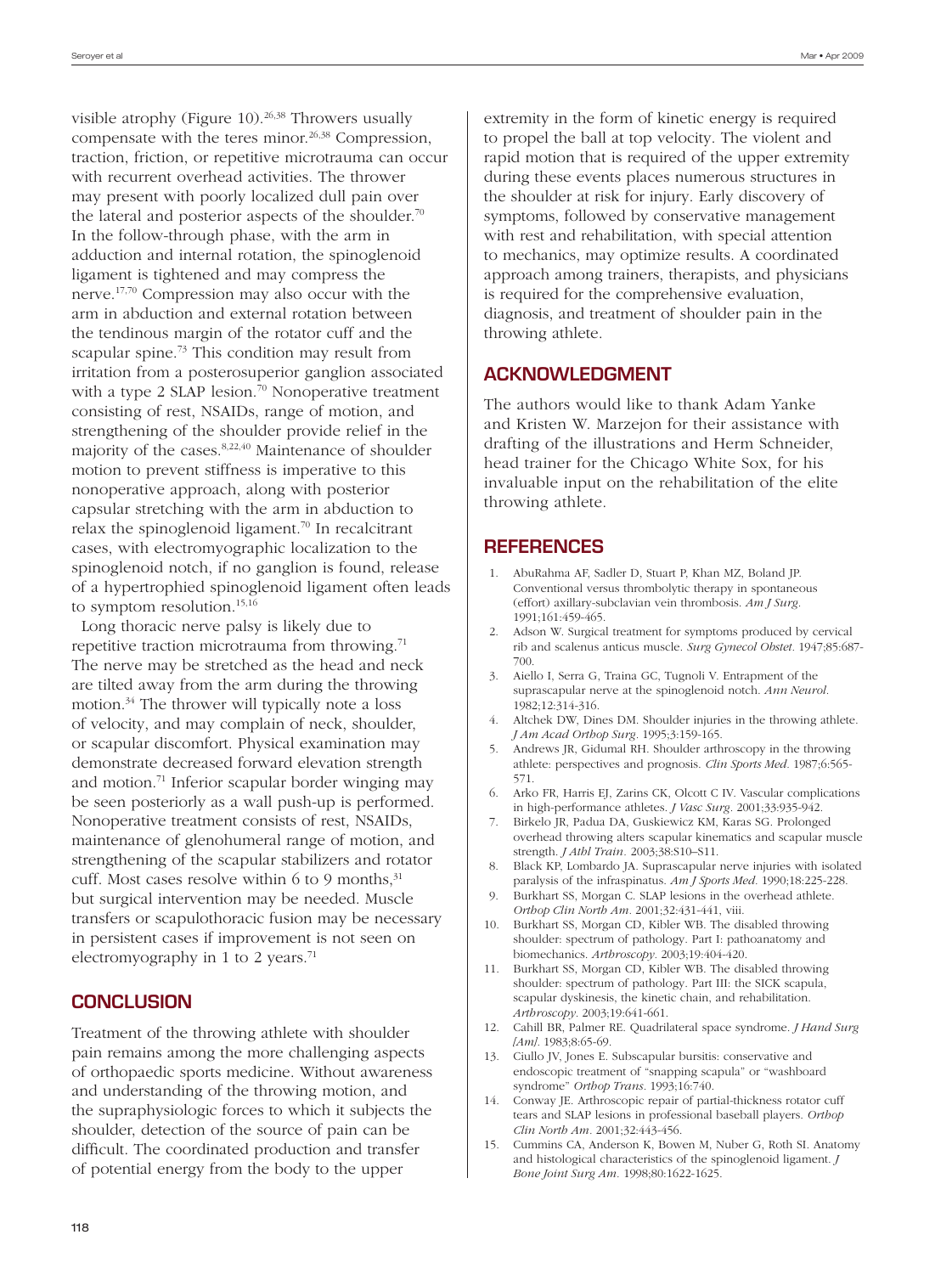- 16. Cummins CA, Messer TM, Nuber GW. Suprascapular nerve entrapment. *J Bone Joint Surg Am.* 2000;82:415-424.
- 17. Demirhan M, Imhoff AB, Debski RE, Patel PR, Fu FH, Woo SL. The spinoglenoid ligament and its relationship to the suprascapular nerve. *J Shoulder Elbow Surg.* 1998;7:238-243.
- 18. DiFelice GS. Paletta GA Jr, Phillips BB, Wright RW. Effort thrombosis in the elite throwing athlete. *Am J Sports Med.*  2002;30:708-712.
- 19. Dillman CJ, Fleisig GS, Andrews JR. Biomechanics of pitching with emphasis upon shoulder kinematics. *J Orthop Sports Phys Ther.* 1993;18:402-408.
- 20. Donatelli R, Ellenbecker TS, Ekedahl SR, Wilkes JS, Kocher K, Adam J. Assessment of shoulder strength in professional baseball pitchers. *J Orthop Sports Phys Ther.* 2000;30:544-551.
- 21. Downar JM, Sauers EL. Clinical measures of shoulder mobility in the professional baseball player. *J Athl Train.* 2005;40:23-29.
- 22. Drez D Jr. Suprascapular neuropathy in the differential diagnosis of rotator cuff injuries. *Am J Sports Med.* 1976;4:43-45.
- 23. Dunant JH. Effort thrombosis, a complication of thoracic outlet syndrome. *Vasa.* 1981;10:322-324.
- 24. Ellenbecker TS, Mattalino AJ. Concentric isokinetic shoulder internal and external rotation strength in professional baseball pitchers. *J Orthop Sports Phys Ther.* 1997;25:323-328.
- 25. Esposito MD, Arrington JA, Blackshear MN, Murtagh FR, Silbiger ML. Thoracic outlet syndrome in a throwing athlete diagnosed with MRI and MRA. *J Magn Reson Imaging.* 1997;7:598-599.
- 26. Ferretti A, Cerullo G, Russo G. Suprascapular neuropathy in volleyball players. *J Bone Joint Surg Am.* 1987;69:260-263.
- 27. Fleisig GS, Andrews JR, Dillman CJ, Escamilla RF. Kinetics of baseball pitching with implications about injury mechanisms. *Am J Sports Med.* 1995;23:233-239.
- 28. Fleisig GS, Barrentine SW, Escamilla RF, Andrews JR. Biomechanics of overhand throwing with implications for injuries. *Sports Med.* 1996;21:421-437.
- 29. Fleisig GS, Dillman CJ, Andrews JR. Biomechanics of the shoulder during throwing. In: Andrews JR, Wilk KE, eds. *The Athlete's Shoulder*. New York: Churchill Livingstone; 1994:360-365..
- 30. Fleisig GS, Escamilla RF, Barrentine SW. Biomechanics of pitching: mechanism and motion analysis. In: Andrews JR, Zarins B, Wilk KE, eds. *Injuries in Baseball*. Philadelphia: Lippincott-Raven; 1998:3-22.
- 31. Foo CL, Swann M. Isolated paralysis of the serratus anterior: a report of 20 cases. *J Bone Joint Surg Br.* 1983;65:552-556.
- 32. Francel TJ, Dellon AL, Campbell JN. Quadrilateral space syndrome: diagnosis and operative decompression technique. *Plast Reconstr Surg.* 1991;87:911-916.
- 33. Garth WP Jr, Allman FL Jr, Armstrong WS. Occult anterior subluxations of the shoulder in noncontact sports. *Am J Sports Med.* 1987;15:579-585.
- 34. Gregg JR, Labosky D, Harty M, et al. Serratus anterior paralysis in the young athlete. *J Bone Joint Surg Am.* 1979;61:825-832.
- 35. Grossman MG, Tibone JE, McGarry MH, Schneider DJ, Veneziani S, Lee TQ. A cadaveric model of the throwing shoulder: a possible etiology of superior labrum anterior-to-posterior lesions. *J Bone Joint Surg Am.* 2005;87:824-831.
- 36. Halbrecht JL, Tirman P, Atkin D. Internal impingement of the shoulder: comparison of findings between the throwing and nonthrowing shoulders of college baseball players. *Arthroscopy.*  1999;15:253-258.
- 37. Hinton RY. Isokinetic evaluation of shoulder rotational strength in high school baseball pitchers. *Am J Sports Med.* 1988;16: 274-279.
- 38. Holzgraefe M, Kukowski B, Eggert S. Prevalence of latent and manifest suprascapular neuropathy in high-performance volleyball players. *Br J Sports Med.* 1994;28:177-179.
- 39. Hughes ES. Venous obstruction in the upper extremity. Paget-Schroetter's syndrome: a review of 320 cases. *Surg Gynecol Obstet.*  1949;88:89-127.
- 40. Jackson DL, Farrage J, Hynninen BC, Caborn DN. Suprascapular neuropathy in athletes: case reports. *Clin J Sport Med.* 1995;5: 134-136.
- 41. Jobe CM. Posterior superior glenoid impingement: expanded spectrum. *Arthroscopy.* 1995;11:530-536.
- 42. Jobe FW, Giangarra CE, Kvitne RS, Glousman RE. Anterior capsulolabral reconstruction of the shoulder in athletes in overhand sports. *Am J Sports Med.* 1991;19:428-434.
- 43. Jobe FW, Tibone JE, Perry J, Moynes D. An EMG analysis of the shoulder in throwing and pitching: a preliminary report. *Am J Sports Med.* 1983;11:3-5.
- 44. Kibler WB. The role of the scapula in athletic shoulder function. *Am J Sports Med.* 1998;26:325-337.
- 45. King J, Brelsford HJ, Tullos HS. Analysis of the pitching arm of the professional baseball pitcher. *Clin Orthop Relat Res.*  1969;67:116-123.
- 46. Kopell HP, Thompson WA. Pain and the frozen shoulder. *Surg Gynecol Obstet.* 1959;109:92-96.
- 47. Kuhn JE, Plancher KD, Hawkins RJ. Symptomatic scapulothoracic crepitus and bursitis. *J Am Acad Orthop Surg.* 1998;6:267-273.
- 48. Kvitne RS, Jobe FW. The diagnosis and treatment of anterior instability in the throwing athlete. *Clin Orthop Relat Res.*  1993;291:107-123.
- 49. Leffert RD. Thoracic outlet syndrome. *J Am Acad Orthop Surg.*  1994;2:317-325.
- 50. Leffert RD, Perlmutter GS. Thoracic outlet syndrome: results of 282 transaxillary first rib resections. *Clin Orthop Relat Res.* 1999;368:66-79.
- 51. Lester B, Jeong GK, Weiland AJ, Wickiewicz TL. Quadrilateral space syndrome: diagnosis, pathology, and treatment. *Am J Orthop.* 1999;28:718-722, 725.
- 52. Ludewig PM, Cook TM. Alterations in shoulder kinematics and associated muscle activity in people with symptoms of shoulder impingement. *Phys Ther.* 2000;80:276-291.
- 53. Lukasiewicz AC, McClure P, Michener L, Pratt N, Sennett B. Comparison of 3-dimensional scapular position and orientation between subjects with and without shoulder impingement. *J Orthop Sports Phys Ther.* 1999;29:574-586.
- 54. Machleder HI. Evaluation of a new treatment strategy for Paget-Schroetter syndrome: spontaneous thrombosis of the axillary-subclavian vein. *J Vasc Surg.* 1993;17:305-317.
- 55. Matsen FA 3rd, Harryman DT 2nd, Sidles JA. Mechanics of glenohumeral instability. *Clin Sports Med.* 1991;10:783-788.
- 56. Mazoue CG, Andrews JR. Repair of full-thickness rotator cuff tears in professional baseball players. *Am J Sports Med.*  2006;34:182-189.
- 57. McCarthy WJ, Yao JS, Schafer MF, et al. Upper extremity arterial injury in athletes. *J Vasc Surg.* 1989;9:317-327.
- 58. McCluskey GM III, Bigliani LU. Scapulothoracic disorders. In: Andrews JR, Wilk KE, eds. *The Athlete's Shoulder.* New York: Churchill Livingstone; 1994:305-315.
- 59. McGough EC, Pearce MB, Byrne JP. Management of thoracic outlet syndrome. *J Thorac Cardiovasc Surg.* 1979;77:169-174.
- Meister K. Injuries to the shoulder in the throwing athlete: part one, biomechanics/pathophysiology/classification of injury. *Am J Sports Med.* 2000;28:265-275.
- 61. Meister K. Injuries to the shoulder in the throwing athlete: part two, evaluation/treatment. *Am J Sports Med.* 2000;28: 587-601.
- 62. Morgan CD, Burkhart SS, Palmeri M, Gillespie M. Type II SLAP lesions: three subtypes and their relationships to superior instability and rotator cuff tears. *Arthroscopy.* 1998;14:553-565.
- 63. Myers JB, Laudner KG, Pasquale MR, Bradley JP, Lephart SM. Scapular position and orientation in throwing athletes. *Am J Sports Med.* 2005;33:263-271.
- 64. Newsham KR, Keith CS, Saunders JE, Goffinett AS. Isokinetic profile of baseball pitchers' internal/external rotation 180, 300, 450 degrees/s. *Med Sci Sports Exerc.* 1998;30:1489-1495.
- 65. O'Brien SJ, Schwartz RS, Warren RF, Torzilli PA. Capsular restraints to anterior-posterior motion of the abducted shoulder: a biomechanical study. *J Shoulder Elbow Surg.* 1995;4:298-308.
- 66. Oyama S, Myers JB, Wassinger CA, Ricci RD, Lephart SM. Asymmetric resting scapular posture in healthy overhead athletes. *J Athl Train.* 2008;43:565-570.
- 67. Radkowski CA, Chhabra A, Baker CL 3rd, Tejwani SG, Bradley JP. Arthroscopic capsulolabral repair for posterior shoulder instability in throwing athletes compared with nonthrowing athletes. *Am J Sports Med.* 2008;36:693-699.